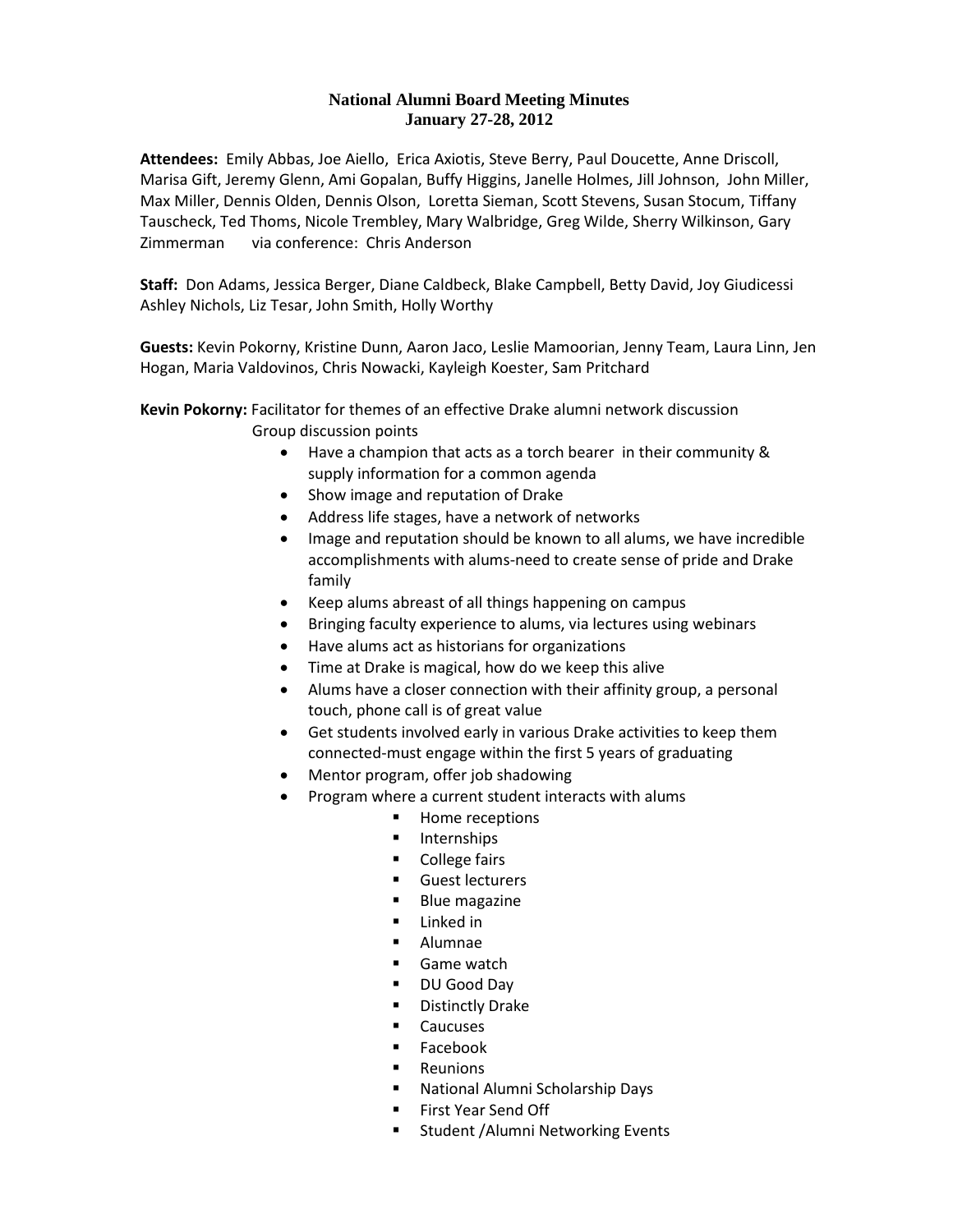- Alums can give of time and talent as well as monetary to give back to Drake
- Perception of value changes over time, we need to celebrate our alums in all touch points not just focusing on the monetary donors
- Some alum only touch point to Drake is the call from phonathon asking for money. First experience should not be a monetary
- Address life's stages with the various alums
- When moving to a new city, give the alum a list of Drake people in their city to connect
- If student intern, make alums in that city aware of the students presence
- Very important how information is structured and delivered-how easily accessible is the information- must want me to communicate back
- Important for all departments to work together so each college and the alumni office are aware of alums that are visiting campus. Liz is our college liaison and diligently working with the various colleges
- Create purpose/value/relevancy
- Need a center point for all alums, where they can find everything, both on campus and off. Ideas-start with Des Moines as a focus/test group
	- **Create a data base-core structure**
	- A catalyst to reconnect
	- **Segmented**
	- **Meet alums where they are in life**
	- Be able to self select information
	- **Create easy log in information**
	- **Share statics, keep history alive**
	- **Use Webinar Technology to connect all alums**
	- **Athletic connection**
	- Professional Network
	- **Community service**
	- Reconnect with old friends

**John Smith:** Campaign Update, we are at \$109 million and are scheduled to be at \$130 million at the end of the fiscal year. Have over \$30 million out in gift asks right now. The lead gift is still at \$3 million. The annual funds goal is \$3.1 million for this fiscal year, currently over \$2 million mark with December being the biggest month with \$849 thousand brought in.

BOT focused on the University's strategic plans and brought in Bob Johansson a futurist used as a primer to the discussion. He described the world as a VUCA world being challenging for the next 10 years. VUCA stands for: volatility, uncertainty, complexity and ambiguity. The overall theme from the BOT retreat commands attention:

- Focus on alumni participation rate- Drake's rate is at 13% participation
- University's image and representation

Challenge is to keep donor retention, reach out and keep them engaged.

Drake won 16 CASE awards and 1 regional sweepstakes this year; we need to celebrate this accomplishment.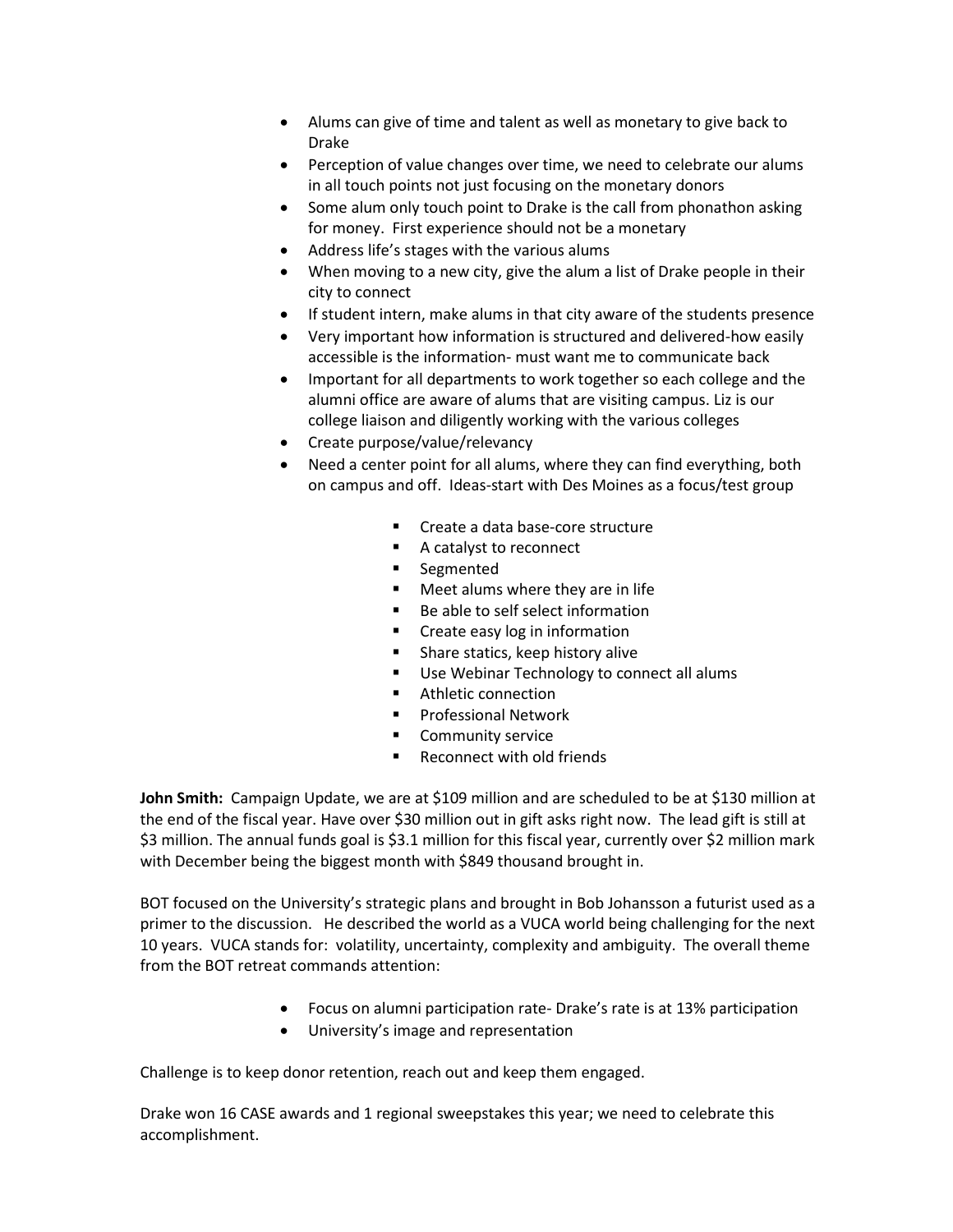# **Jill Johnson: Recognition Committee**

**Recognition Committee:**

The Recognition Committee reviewed the nominations for the alumni awards and would like to acknowledge the following: Distinguished Service- William Longfield

Alumni Loyalty-Chris Anderson

Alumni Achievement-Honorable Mark Cady and Dr. Roger Cady

Young Alumni Loyalty-Marisa Gift

Young Alumni Achievement-Zach Nunn

Community Service-Mary Walbridge

We discussed developing an honorary society for all previous Alumni Award winners to connect them back with Drake. This will be referred to as the "Dignitas Society." The Latin word Dignitas means *merit, prestige, dignity,* etc which we believe reflects the caliber of our award winners what this special society is intended to reflect. We plan to incorporate a variety of unique benefits for these alum and do some sort of induction ceremony as part of our next Alumni Awards ceremony in April. The board unanimously approved this as the name of the honorary society and intent of how we will honor the award winners.

# **Paul Doucette:**

## **Networking Committee**

## **Gary Zimmerman:**

# **Programming Committee**

Consistent with the National Alumni Board's strategic plan and the Board of Trustee's interest in alumni participation metrics, the Networking Committee recommends focusing on technology to create a network of Drake alumni. This focus on technology should involve:

- Developing content
- Pushing useful info out to RAB and other networks
- Developing a plan to attract more Alumni and RAB leadership to the interesting and useful content of the Drake Alumni website

Reducing barriers to web access-need simplicity

The initial focus of this effort should be on the development of content for (in order of priority):

- 1. The formal RAB's and their boards;
- 2. Formal, non-geographic affinity groups and colleges and schools;
- 3. Informal, organic, self-identified champions.

For the initial audience of the RAB's and their boards, content should include, but not be limited to:

- A "master calendar" of major alumni events nationwide to aid in RAB planning;
- Class notes (automatically and regularly updated);
- "Best practices" or "success stories" from the RABs related to programming, organization, and outreach;
- Points of contact in the alumni office, on the National Alumni Board, and on the other RABs to facilitate better communication and greater information sharing among the RABs and with the National Alumni Board;
- Identifying and highlighting the organic alumni "champions;"
- Triggers or catalysts for that will encourage alumni to reconnect with Drake; and
- Information that the other National Alumni Board Committees (Programming, Student-Alumni Relations, Recognition) would like to make available or push out to the RABs.

Ultimately recognizing that person contacts and personal connections are critical to establishing "vibrant networks of alumni nationwide, that enhance social and career connections," the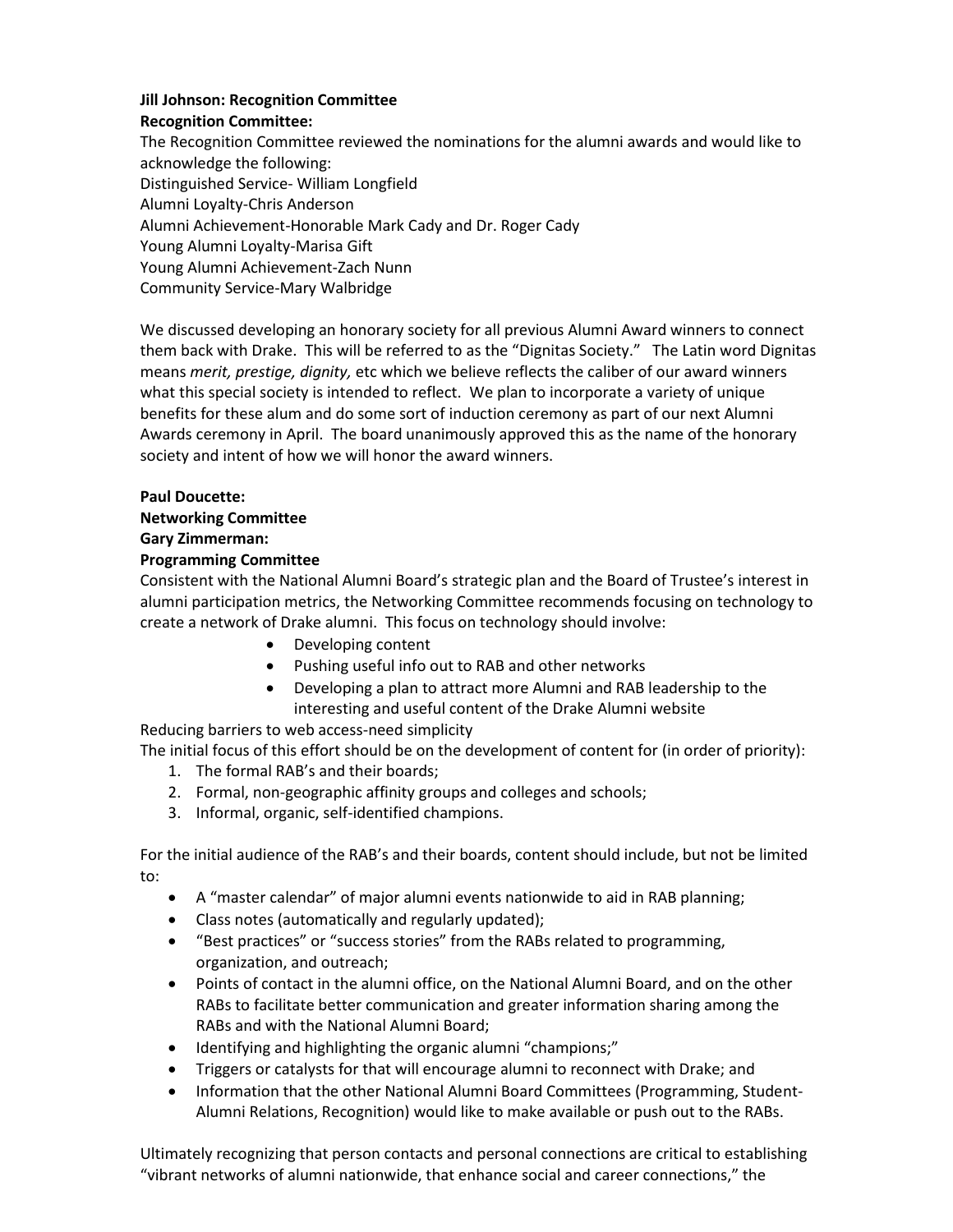university should develop a contact-relationship plan for alumni. To explore this further, the Networking Committee will seek the input of alumni in this professional field.

## **Scott Stevens:**

## **Student / Alumni Relations Committee**

Student opportunities to be involved with alumni:

- networking dinner on campus in Nov; 80 students & 20 alums; seated by major or career interest;
- 2) downtown networking event on April 12, please consider participating in this if you are in the area
- Have a Philanthropy week in the fall and one in the spring to make students aware that tuition does not cover all the expenses and instill a spirit of philanthropy

## **Young Alumni**

- Keep them connected, give them a reason to stay connected
- Contact should be for connecting not about asking for money
- Seniors after graduating act as a nucleus with young alums in various areas
- Instant connection with RAB, sent list of students with positions in their city
- Enhanced "Care Package" or other incentive mailed to recent grads (summer after graduation) welcoming them to alumni status and encouraging them to provide updated contact information with the Alumni Office / website.

## **Admissions**

 Re-engage with admissions office to understand their needs from the board

## **Greg Wilde:**

## **National Day of Service**

We had 13 locations with 250 alumni participating. Site coordinators were not identified for some sites until 4-6 weeks out from the event creating a very compressed time frame to organize the event. Our response will be to have all sites and site coordinators identified at least 90 days out from future events.

- feedback was inconsistent to all parties - participants, site coordinators and Alumni board committee. We need to strengthen the process of sending feedback to all parties - emails to participants with a thank you as well as a roll up of what all sites efforts represent, results of feedback surveys shared with the respective site coordinator and with the service day committee.

- it was recommended that Drake send a wrap up email to all who participated now with a summary of the 2011 event and a Save The Date reminder for our 2012 event

DU Good Day is set for September 29, 2012

- Sites, with coordinators, identified by June 30, 2012
- General theme for 2012, each site coordinator with identify their volunteer project based on community needs & volunteer
- Committee members will each be assigned several site coordinators to work and provide support/mentoring as the projects are identified & organized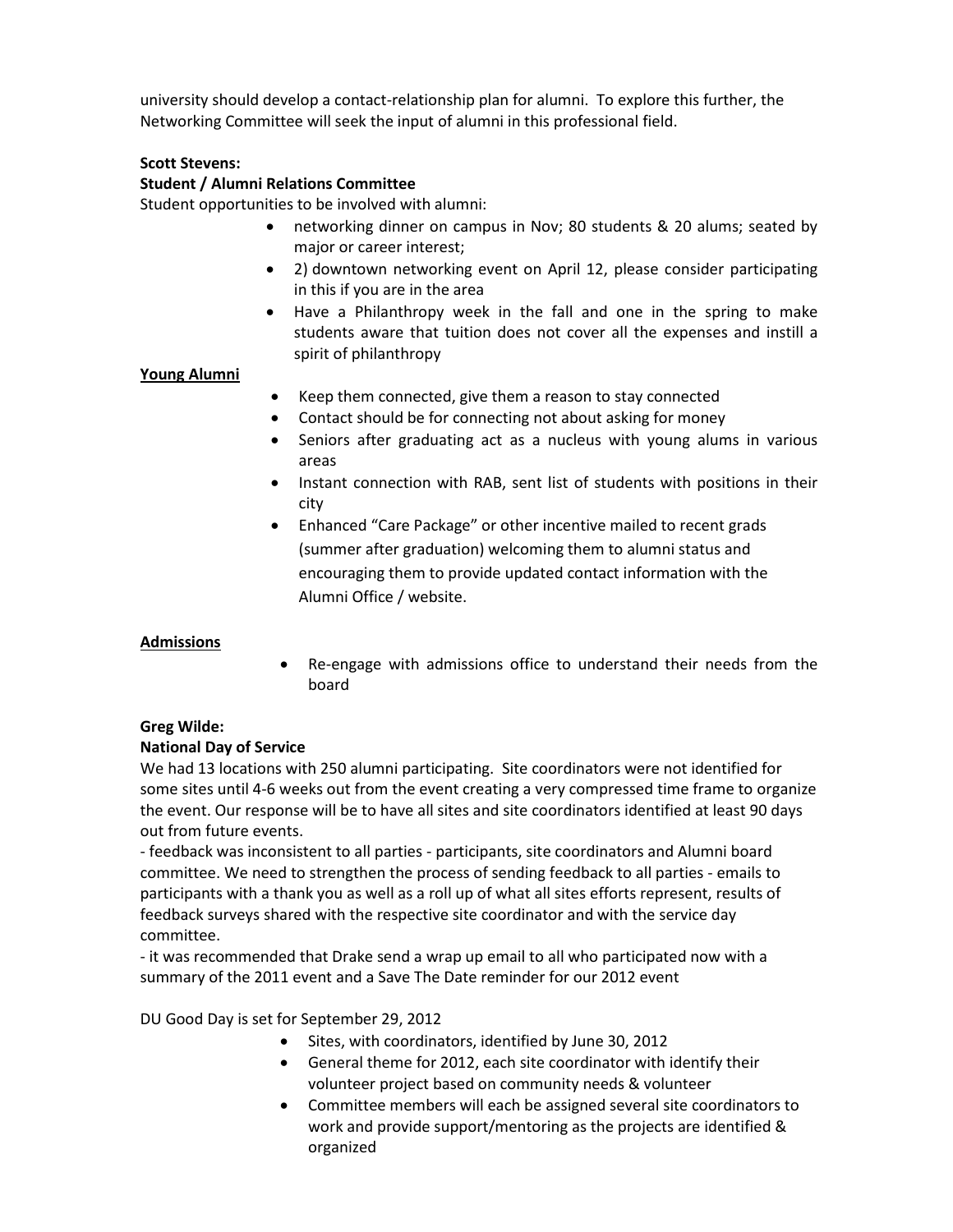- Use DU Good Day name with Drake marketing to add a link to the phrase to identify with Drake–Drake giving back
- Several projects for larger cities
- Order children's t-shirts

**Joe Aiello**: Shared his experience of first year send off-50 people participating and the benefits of hosting this event. We will invite Laura Linn and some of the admission counselors to the April meeting

**Business Meeting:** Officers of the NAB hold 2 year terms on the advisory board

- April-need to elect new officers for all committees
- Elect new President
- Joe becomes Chair and liaison with BOT and NAB as of June 1

Nominations are open until March 1 and a slate will be presented to the board the end of March and will be voted on at the April meeting. We are looking for engaged, loyal alums, if you have any suggestions please share the names with Joe and or Blake. Remember that being a member of the board is a privilege, a reward for being loyal alum. As of current we have 37 members and are limited to 42 per our constitution. The committees were asked to think about a perfect number for their committees. We have 14 members up for renewal or retirement form the board. If you are up for renewal we ask that you reflect on your ability and desire to participate in the meetings. Self nominations are encouraged. As a member of the NAB you have the responsibility to support activities in your own area and if you have a RAB your participation is required. As a member of the advisory board you are expected to make all 3 meetings per year

It was agreed to have the directory with a photo of each individual on the website as well as at each board meeting.

**Sam Pritchard:** shared how the Iowa caucus and debate affected the Drake campus. As chair of the ad hoc committee he invited Josh Romney to campus for pancakes and politics held the morning of the debate, giving students one on one interaction. 1,200 students participated in an online straw poll.

**Strategic Plan:** Reviewed the 5 strategic goals & objectives Enhance student/alumni relations:

- Find opportunity to connect student with alumni
- Board should be the face for the alumni scholarship
- Connect young alumni should be one of our objectives
- Concerned about 6% of the National Alumni Scholars giving back to Drake-how do we personalize this award. Ultimate goal is to have NAS endowed.
- Ask scholar how they plan to give back to Drake, to pay it forward
- Invite current scholars to socialize after one of our board meetings
- Do a survey every 2 years
- Keeping traditions alive; did a 2 year run on books and would like the board to consider the challenge to raise money for the publication of the books. Cost \$15,000 for 3,500 books
- Students interact with the RAB
- Need to be aware of student interns in various cities and pass this information along to the board & alums